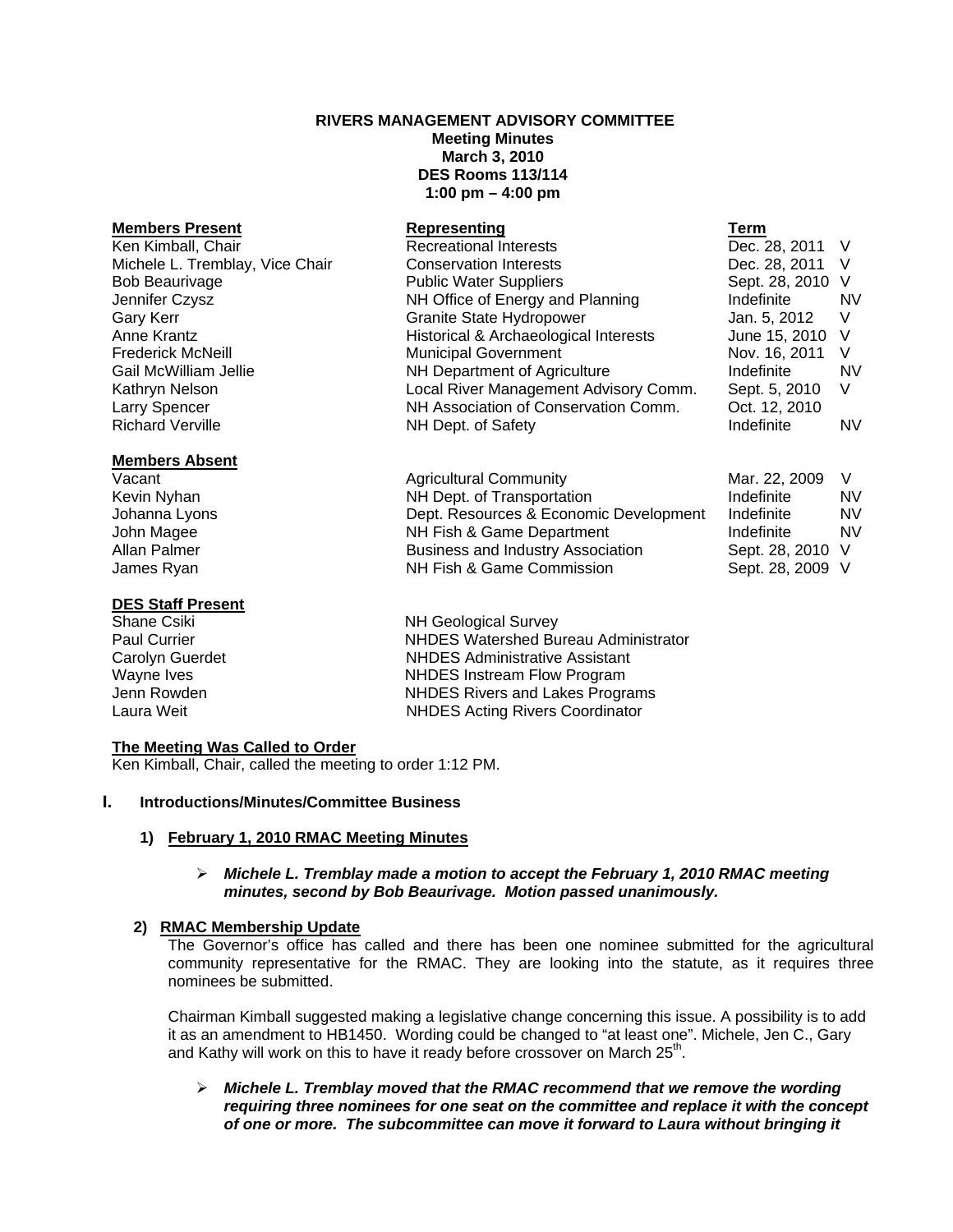# *back to the full RMAC due to the March deadline. Second by Fred McNeill. Motion passed unanimously.*

## **II. Legislation/Rulemaking/Other**

### **1) House Bill 2 Update –**

Michele, Laura, and Jacquie Colburn, along with Assistant Commissioner Walls attended the Committee on Committee hearing. After hearing testimony it was recommended that the RMAC, LMAC and the LACs be reinstated in the omnibus bill. It was voted favorably in the House on February 17<sup>th</sup> and will now go over to the Senate on March 25th.

### **2) Additional Legislation Update-**

Laura noted that letters of testimony have been submitted on behalf of the RMAC as voted upon. The RMAC position was stated as was agreed upon at the last meeting. The voting and non-voting members are noted in each letter. It then says that "this is the vote of the voting members" so that is more clear.

It was decided that there didn't need to be another vote for letters to be submitted to the other legislative body after crossover. If legislation has been changed there will be a discussion as to the content of the letter.

### **III, Lamprey River LAC –**

Sharon Meeker was not able to make the meeting today.

 It was noted that a summary report was received from the Ammonoosuc LAC. It will be circulated to the rest of the committee. One of the legislative changes last year was that the LACs just need to report biannually to DES and the RMAC.

 It was suggested that when a LAC is asked to give a presentation to the RMAC, the meeting should be held in the vicinity of the LAC. This will ensure that a member of the LAC is present.

#### **IV. Sustainability Initiative Update – Jenn Rowden**

There was a handout distributed about where the Sustainability Initiative came from, where it has been over the past two years, and then the recommendations. There were initially eight significant issues that needed to be addressed to determine or improve the water quality in the state. Follow-up work focused on three of those eight issues: 1) lack of water quality data and lack of data access, 2) lack of coordinated approach to watershed management, and 3) control of invasive aquatic plants. Several recommendations to address these issues have been worked on, including:

• Lack of Data. Some stream gages have been added. The total cost of a gage is approximately \$30,000 annually which includes maintenance.

Chairman Kimball spoke to the funding of the stream gages, to ensure that funding at the USGS level remain, especially the cost-share component. Senator Gregg is on the Appropriations Committee and it would be a good time to send a letter to him asking for his continued support for this. Michele noted the gages are important with regard to the recent flooding, for better environmental management, energy generation, recreation, etc.

## ¾ *Michele L. Tremblay made a motion that the RMAC write a letter asking for additional support for existing and future gages that are necessary for all states' river management and importantly in New Hampshire, second by Gary Kerr. Motion passed unanimously.*

The number of gages in NH is down about 15 or 20 gages and is currently at the1960s level. Those that receive USGS funding are more expensive, but have higher standards (regulated & automated). They are real-time records. The state has identified that more data is needed in certain areas. USGS has figured out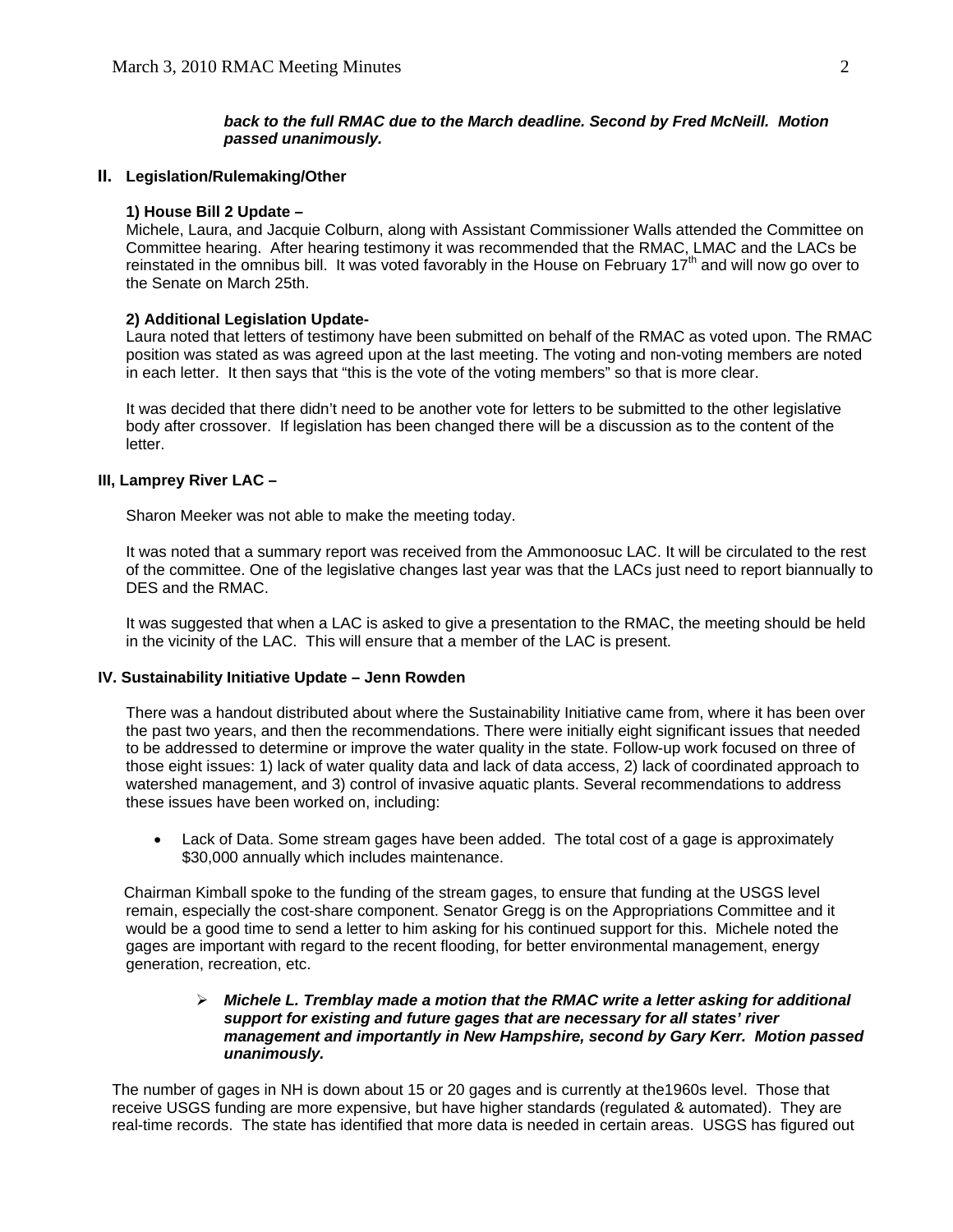nationally what kind of network was needed to meet national needs. The tier below that doesn't meet national criteria, but meets state criteria for data collection. A third tier is where one is needed for local/flooding needs. The Dam Maintenance fund was used for matching funds last year for the installation of new gages.

It is past the time for earmarks. It would be better to go to the appropriations committee, saying that this is very important; we'd be concerned that it would trickle down to NH. We would suggest that they would keep an eye out for New Hampshire as to whether it does or doesn't fit into that scheme at the same time. We would want this to be long term so it would be better in the Department of the Interior's budget, that way it is on-going and maintained until there is a shift.

The NH Geological Survey's rivers money is pass through for fluvial erosion hazards and geomorphic assessments. There isn't money in their funds for stream gages, but they are interested in increasing stream gage density across the state.

New Hampshire wants to see the level of gages maintained and enhanced. It was suggested to ask for a specific amount of money or at least level funding. It was also suggested we would like to see the whole program funded and in particular list New Hampshire's priorities and why. As New Hampshire is an urbanizing state we are seeing a lot more pressure in impervious surfaces. The RMAC will work with DES so the effort to approach Sen. Gregg is coordinated and the same message is being sent. Chairman Kimball will work with Laura to put this letter together.

- Lack of Data. Water suppliers should supply their data that they are collecting to DES. At this point, DES does not have the authority to enforce this; a voluntary program would need to be developed.
- Improved Data Access. Watershed Report Cards. The Draft 2010 NH List of Impaired Waters has been submitted for public comment. Final list will be submitting to EPA the end of March.
- Improved Data Access. The RMAC/LMAC data subcommittee met in November and hopes to meet in March. A survey has gone out to address what questions the public most often wants or needs to know regarding water resources in NH. Almost 600 responses were received. People want water information – river flows (especially in times of flooding), recreation information, water quality – who is testing it, well radon level, etc. These are consumer driven indicators; however how the data will be organized still needs to be addressed. The lake trophic data that is collected once every 10 years is not online due to age and size of the documents. The importance of volunteer generated data being available was discussed.

## ¾ *Kathryn Nelson made a motion that the RMAC write a letter to the commissioner stating the value of the VRAP program (with an example of what we like about the program), with the recommendation that the program continue and be funded to expand staff time as general funds allow, second by Michele L. Tremblay.*

Michele Tremblay will work with Laura on the letter.

- Lack of coordinated approach to manage watersheds. Support the completion of the State Water Plan.
- Control of invasive aquatic plants. There is a need to get the agencies together to write a NH invasive species management plan for the US Fish & Wildlife Service. Once approved NH will receive around \$30,000 to \$40,000. NH is the only state in the northeast without a plan. Jenn will determine if DES is aware of this or if there is an impediment.
- Control of invasive aquatic plants. Boaters' fee increase is still in place.
- Control of invasive aquatic plants. Increase the control & research of aquatics on rivers. An amendment to the rules was proposed to specifically state that rivers can apply; lakes and rivers will be on equal footing to receive funding. Also limit the amount of herbicides being used and research other methods to control and prevent aquatics from spreading.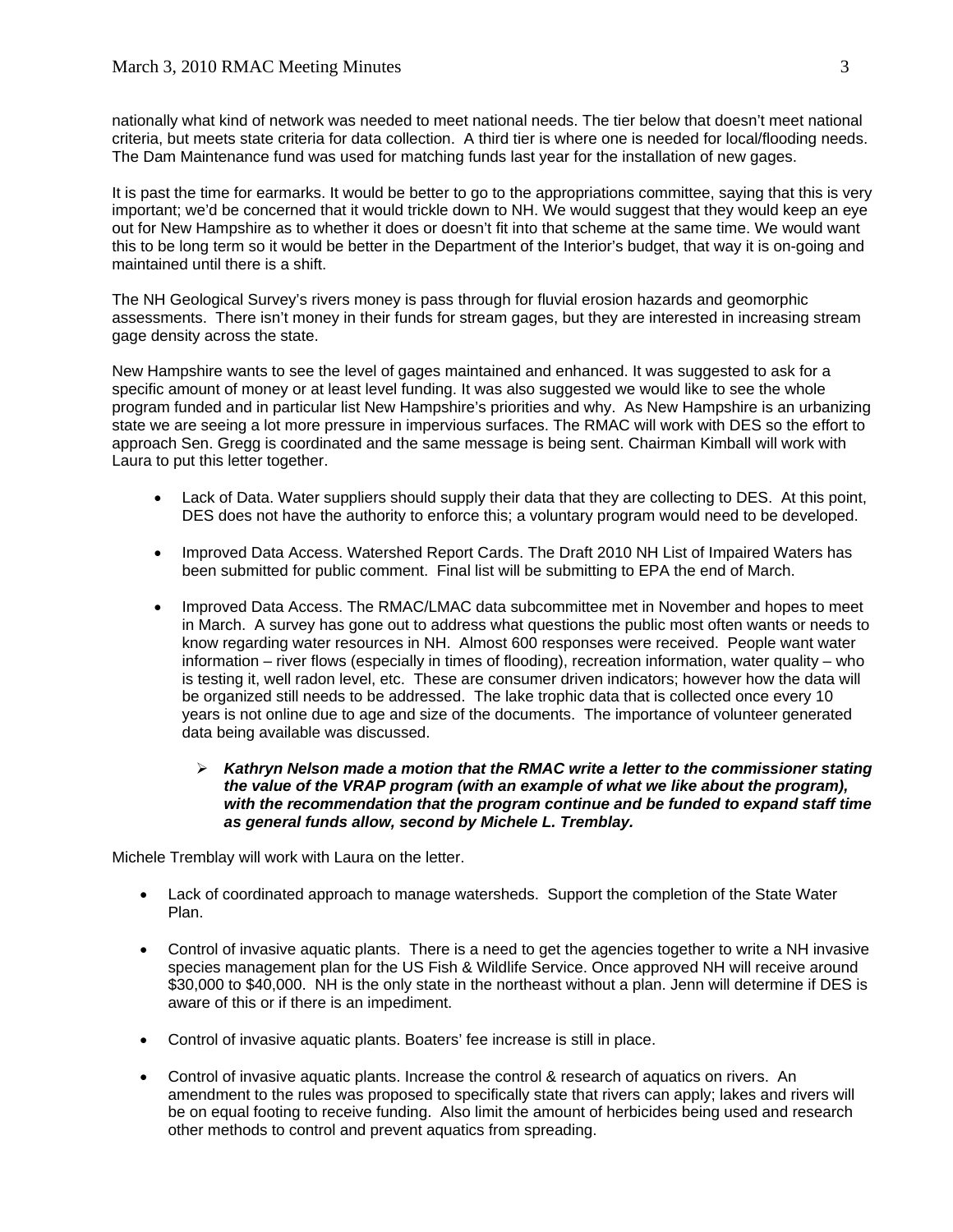Jenn gave an update about determining carrying capacity on lakes – the lakes management advisory committee put forth SB 441, which would define carrying capacity in the statute and instruct DES to develop methodology for determining carrying capacity on the state's lakes.

# **V. Updates**

# **1) House Bills 1305 & 1348**

Paul Currier gave an update on House Bill 1305 and House Bill 1348. Both have gone to interim study. They were requested by DES and the intent was to clarify how the surface water quality process works. HB 1305 would have included a definition of surface waters, specified the designated uses, and put the federal antidegradation language into statute. HB 1348 would have expanded the enforcement authority of DES to make all activities that cause violations to water quality standards unlawful. They will ask the Water Quality Standards Advisory Committee (WQSAC) to work with House Resources, Recreation and Development Committee to examine in more detail and come up with recommended language for the next session. Any of the RMAC members can be on the notification list to receive the agendas, minutes, and all the background materials.

# ¾ *Fred McNeil made a motion to have Larry Spencer be the RMAC representative to the Water Quality Standards Advisory Committee, second by Kathryn Nelson. Motion passed unanimously.*

## *[It should be noted that after the meeting it was discovered that Allen Palmer is the RMAC representative to the WQSAC and wishes to remain so. Larry Spencer agreed to be the alternative.]*

## **2) Stormwater Commission**

Paul then reported on the activity of the Stormwater Commission. The consensus of the commission is there needs to be a statewide process for stormwater management and it is desirable to have that at the municipal level. The ability of small municipalities to do this is very limited. The uniformity of regulations at the municipal level is not there, so having a utility would set a level playing field from town to town. There are three subcommittees: 1) needs, 2) funding, and 3) regulatory. The main idea is to establish a statewide stormwater utility. Owners of developed property are responsible for the stormwater that comes from their property, to be specified in a new statute. All developed properties would be part of the statewide utility. DES would administer a statewide utility where there is no municipal utility. A utility would be an organization whose job it is to manage stormwater that ensures Surface Water Quality Standards (SWQS) are met and would have the ability to assess user fees. The work to be done with the fees are: 1) administration, and 2) retrofitting the existing developed landscape so that stormwater does not result in violations of SWQS. From the 2008 report – 83% of the identified impairments in NH were either solely due to stormwater constituents or partly due to stormwater constituents. It is the largest problem and fastest growing problem to impaired waters.

Fred McNeil noted that Manchester was going to roll-out the state's first stormwater utility this year. But it is on hold for now. The fees collected could be used for water quality and infrastructure issues. He mentioned DES has been very helpful with the grant program.

The statewide utility will help smaller communities, and legislation will provide the ability to collect fees. There will need to be a phased implementation process to make this work across the state.

## **3) Instream Flow Pilot Projects**

Paul then reviewed Instream Flow Pilot Projects - the requirement that protected instream flows be established and enforced on designated rivers. Previous statewide standard proposals have been unsatisfactory because standard setting measures don't consider watershed characteristics. The two pilot projects have determined that process: create the committees, select contractor using methodologies of: 1) fish life, fish habitat vs. flow, 2) select fish community, 3) natural flow paradigm, 4) MESOHAB method (models fish habitat as a function of